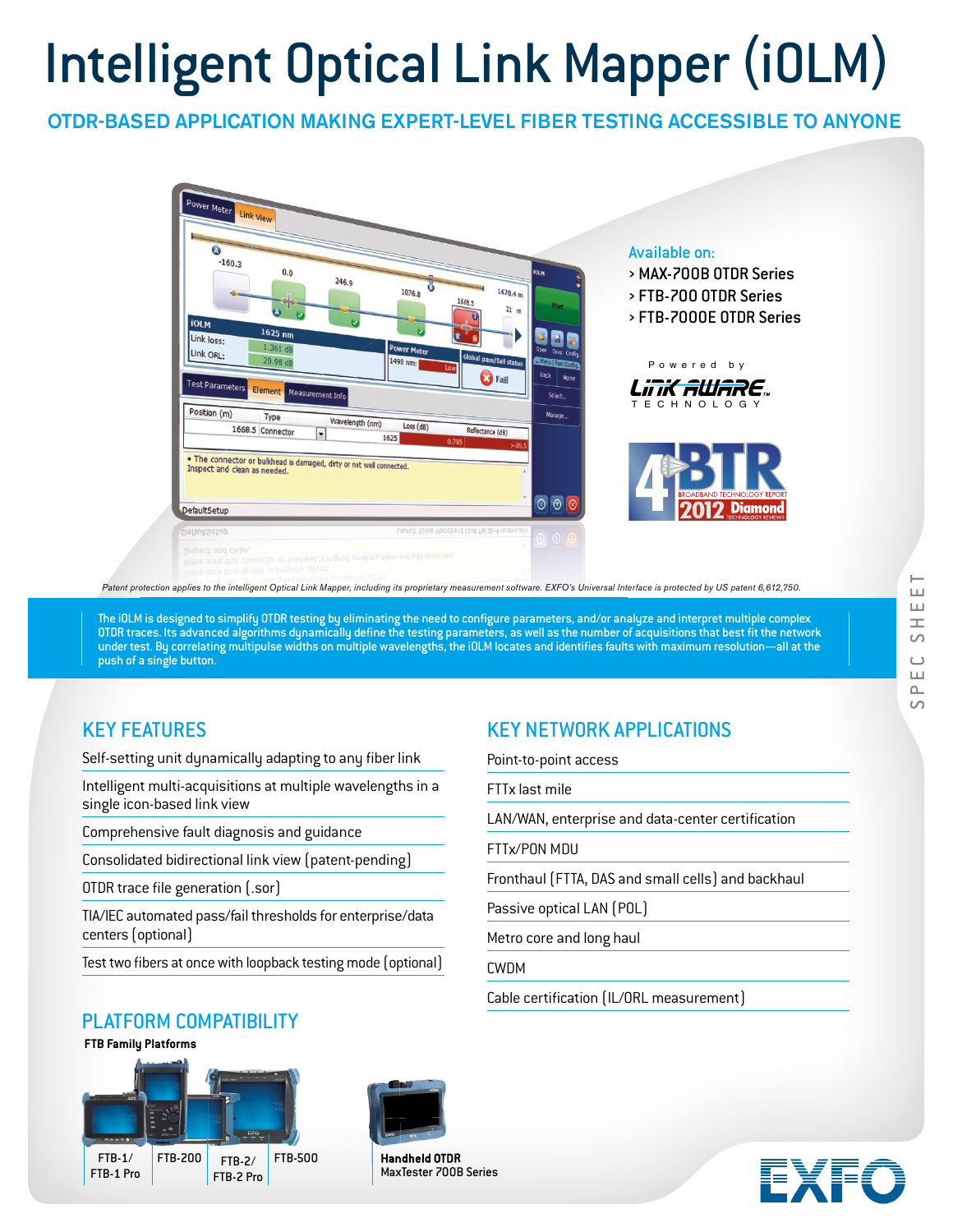## GO BEYOND OTDR TESTING

Innovation is front and center at EXFO, and the intelligent Optical Link Mapper (iOLM) is a prime example of a game-changing solution. The iOLM lets you take advantage of the full power of your OTDR—bringing automation to a new level, and enabling even the untrained technician to become a test expert in no time.

The iOLM integrates all our expertise into a simple, easy-to-use software solution that will take your OTDR testing capabilities further than they've ever been. And, because EXFO designs and optimizes each OTDR model to offer the best possible performance for its specific application, your solution will fit your reality.

# iOLM—REMOVING COMPLEXITY FROM THE OTDR

## **OTDR TESTING COMES WITH ITS LOAD OF CHALLENGES...**



COUNTLESS TRACES TO ANALYZE ES WITH ITS LUAD OF CHALLENGES...<br>
X<br>
<u>MONIC COUNT ESSERVES</u>





# IN RESPONSE TO THESE CHALLENGES, EXFO DEVELOPED A BETTER WAY TO TEST FIBER OPTICS:

*i* OLM | intelligent Optical HOW DOES IT WORK? **Dynamic Combine all Intelligent Comprehensive multipulse results into a trace analysis diagnosis acquisition single link view**

iOLM adjusts test paramaters dynamically for ANY link under test—using a mix of short, medium and long pulses as needed.

Based on the multiple acquisitions and with the help of advanced algorithms, iOLM is able to detect more events with maximum resolution.

Results are visually displayed in an iconbased fiber-link view to quickly assess each event's pass/fail status per standard selected, eliminating any risk of misinterpretation.

Delivers an analysis of failed events and suggests solutions, guiding the technicians in fixing the fault quickly and successfully.



Turning traditional OTDR testing into clear, automated, first-timeright results for technicians of any skill level.

## **THREE WAYS TO BENEFIT FROM THE iOLM**



**OTDR combo (Oi code)**

Run iOLM and OTDR applications on one unit



**Upgrade** Add the iOLM software option, even while in the field The COLM combo (Oi code)<br>
Num iOLM and OTDR<br>
Add the iOLM software option,<br>
annications on one unit<br>
annications on one unit



#### **iOLM only**

iOLM application only

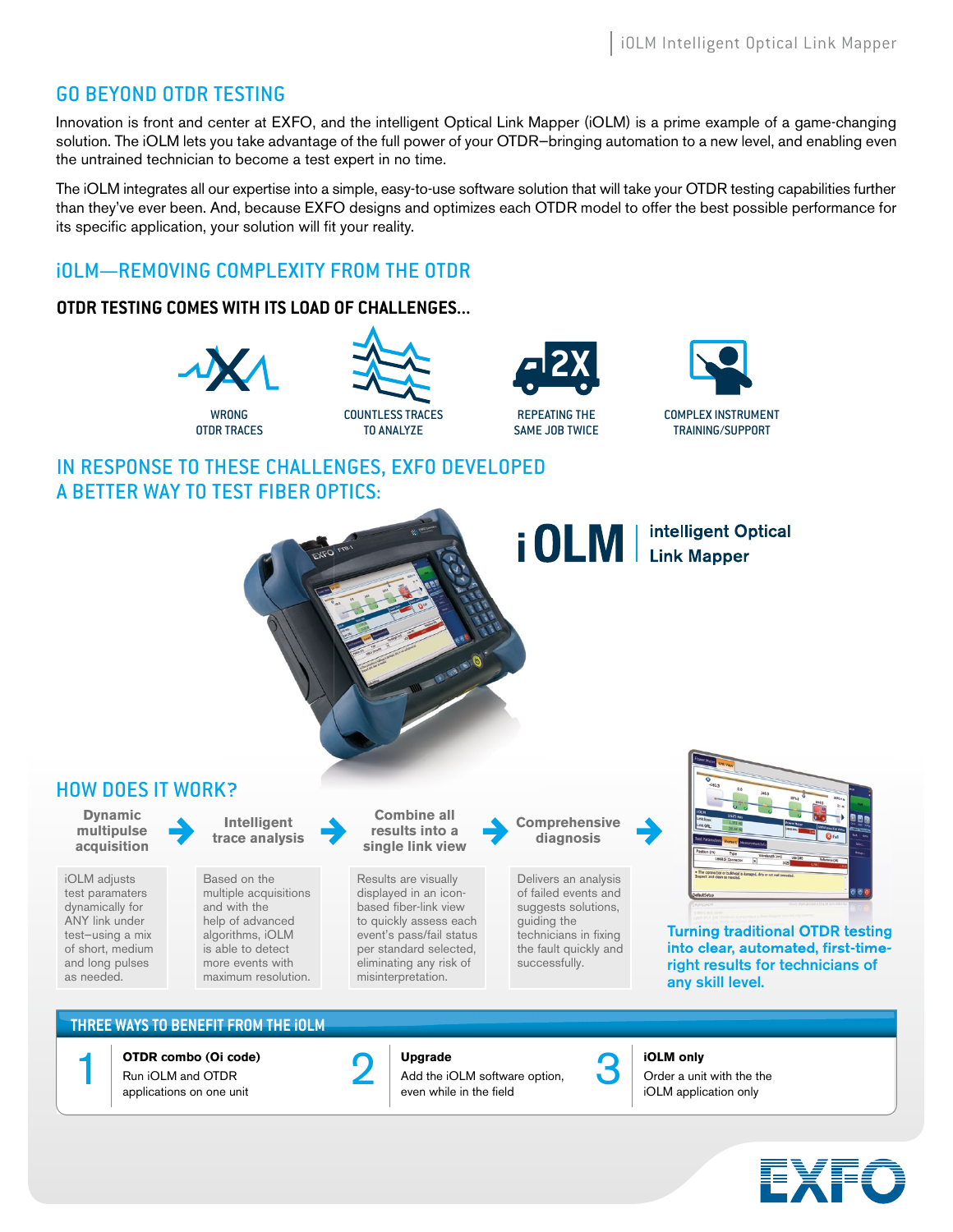# THREE EASY STEPS TO A PERFECT FIT

## **STEP 1: Choose your network application**

True OTDR performance goes far beyond simple product specifications. It's about optimizing your network services, based on application-specific parameters.

## **STEP 2: Choose your form factor**

- › MaxTester 700B Series: Compact, dedicated, tablet-inspired, handheld OTDRs designed to perform singlemode tasks under tight budget constraints
- › FTB-1: Compact, modular handheld platform for multitest applications and advanced frontline troubleshooting
- › FTB-200: Modular handheld platform providing more fl exibility for repetitive daily tasks
- › FTB-2/FTB-2 Pro: The most compact multitechnology platform for the supertech
- › FTB-500: Full-sized modular platform for advanced multi-application testing

| <b>PUT IT TOGETHER.</b>                                                                                                                   | <b>STEP 2: FORM FACTOR</b>                                                                                                       |                                                                                                                                            |                                                                                                                                               |  |
|-------------------------------------------------------------------------------------------------------------------------------------------|----------------------------------------------------------------------------------------------------------------------------------|--------------------------------------------------------------------------------------------------------------------------------------------|-----------------------------------------------------------------------------------------------------------------------------------------------|--|
| <b>FIND THE SOLUTION.</b>                                                                                                                 | $\frac{1}{R}$ <sub>READY</sub><br><b>MAX-700B</b>                                                                                | i OLM<br>i OLM<br>$R$ <b>EADY</b><br>$R E A D Y$<br>FTB-1<br>FTB-1 Pro                                                                     | $\overline{10LM}$<br>i OLM<br>i OLM<br>$\boxed{\cdot}$<br><b>READY</b><br><b>READY</b><br><b>FTB-200</b><br>FTB-2/FTB-2 Pro<br><b>FTB-500</b> |  |
| <b>STEP 1: APPLICATIONS</b>                                                                                                               | <b>CORRESPONDING SOLUTION</b>                                                                                                    |                                                                                                                                            |                                                                                                                                               |  |
| <b>LAN/WAN</b><br><b>DATA CENTERS</b><br><b>ENTERPRISE/PRIVATE NETWORKS</b><br><b>P2P ACCESS</b>                                          | MAX-720B (Singlemode)<br>LIGHTWEIGHT, ON-THE-GO<br><b>AI TFRNATIVE</b>                                                           | $FTB-720-0UAD + iCERT$<br>HIGH-EFFICIENCY FRONTLINE TESTING<br>FTB-720G (Singlemode/Multimode)<br><b>FAST OPTICAL AND FTHERNET TURN-UP</b> |                                                                                                                                               |  |
| FIBER-TO-THE-ANTENNA (FTTA)<br><b>REMOTE RADIO HEAD (RRH)</b><br><b>DAS/SMALL CELLS</b><br><b>CELL BACKHAUL</b><br><b>CATV</b>            | MAX-720B (Singlemode)<br>LIGHTWEIGHT, ON-THE-GO<br><b>AI TERNATIVE</b>                                                           | $FTB-700G + iLOOP$<br>COMPLETE OPTICAL AND ETHERNET<br>TURN-UP KIT [+CPRI/OBSAI]<br>$FTB-720C + iLOOP$<br>OPTICAL TURN-UP KIT              |                                                                                                                                               |  |
| <b>FTTx LAST-MILE</b><br>FTTx/PASSIVE OPTICAL NETWORKS (PON)<br><b>FTTH/MDU</b><br><b>PASSIVE OPTICAL LAN (POL)</b><br><b>SHORT METRO</b> | <b>MAX-715B</b><br>LAST-MILE, HANDHELD<br><b>TROUBLESHOOTING</b><br><b>MAX-730B</b><br><b>HANDY SPLITTER</b><br>CHARACTERIZATION | FTB-720/FTB-720C/FTB-730<br>FASTER FTTx/MDU/POL<br><b>TESTING</b>                                                                          | <b>FTB-7300E</b><br>COMPLETE NETWORK<br>CONSTRUCTION SOLUTION<br>$+$ FTB-3930<br>FOR OLTS/OTDR FIBER CHARACTERIZATION                         |  |
| <b>METRO/CORE</b><br><b>CWDM</b><br><b>LONG HAUL</b>                                                                                      |                                                                                                                                  |                                                                                                                                            | <b>FTB-7400E</b><br>NO-COMPROMISE<br>METRO/CWDM VERSATILITY                                                                                   |  |

## **STEP 3: Choose your technology**

Go traditional, go bleeding-edge, or combine the best of both worlds in a single unit:



› **Time-proven OTDR technology** with advanced modes, trace analysis and editing



› **Groundbreaking iOLM and Link-Aware™ technology**, with its multipulse approach, visual link depiction and per-event diagnosis

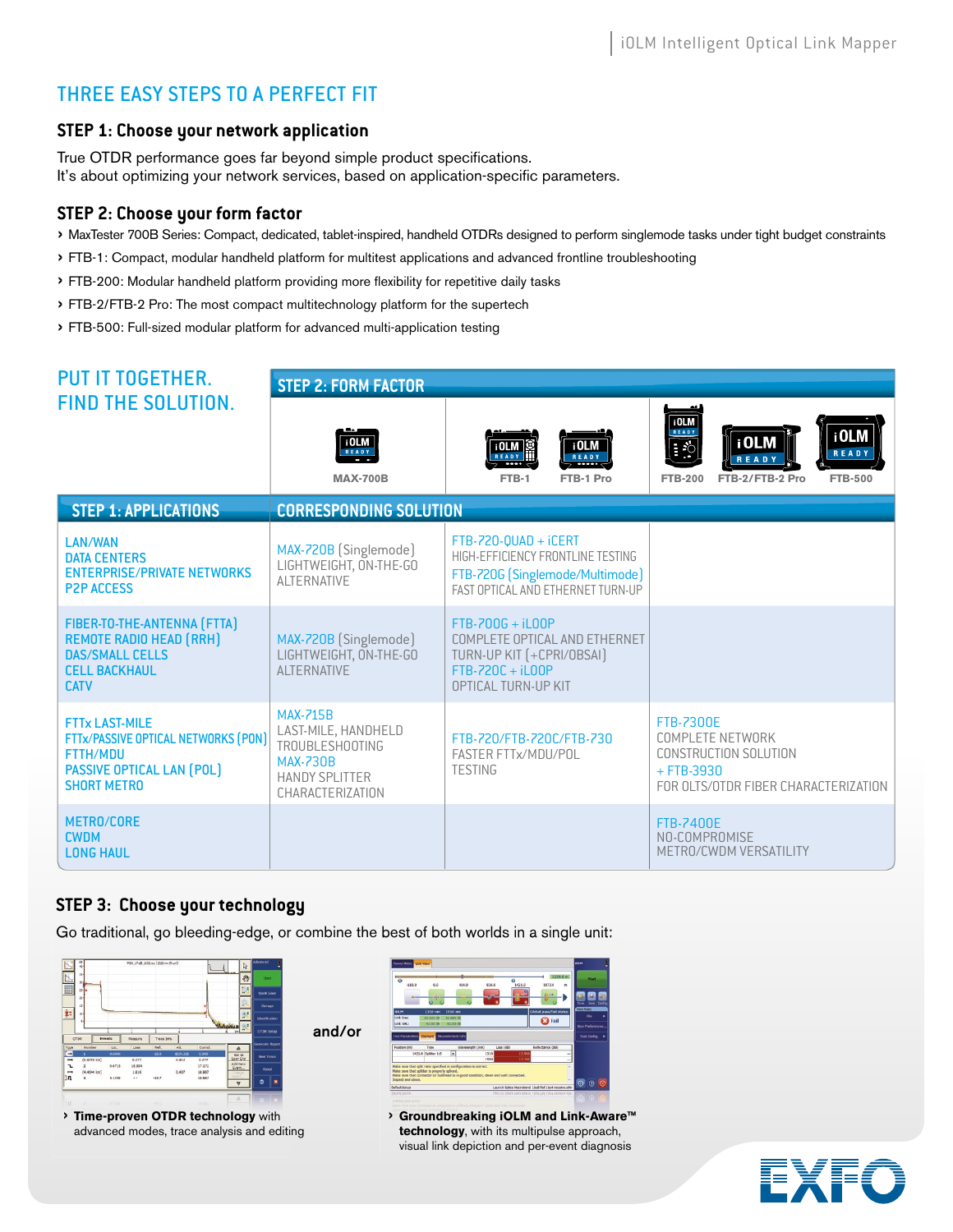# UNIQUE FEATURES

## **REVOLUTIONIZING SINGLE-ENDED FIBER DEPLOYMENTS**



## LINK-AWARE™ TECHNOLOGY

**Let it optimize the test run** | With one click, the unit automatically performs link recognition, sets the optimal parameters and launches multiple acquisitions and multiple analyses—at multiple wavelengths consolidating the results obtained for every link section and every network element. Get accurate information right away on each link element and export it to a single report.



## SELF-SETTING UNIT

**Let it be the expert** | Powered by Link-Aware technology, the iOLM self-manages the setting of all test parameters for ready-to-use intelligence that dramatically shortens the learning curve. Minimize training, avoid test misconfiguration, and facilitate your technicians' transition from copper to fiber.



## OPTICAL LINK VIEW

**Let it crunch the data** | Leaving complex OTDR traces behind, the simplified link mapper provides a straightforward view of the fiber under test, with clear icons and pass/fail verdicts. Get actual results: endto-end visual assessment of your link, complete with event characterization and fiber status.



## PROMPT DIAGNOSIS

**Let it show you the way** | Loaded with countless algorithms and a database of potential network failures, the iOLM guides you through your network's problem-solving process. Say goodbye to trace misinterpretation, and ensure that all your technicians—not just your most experienced ones—can efficiently fix network issues right on the spot.



## *OTDR TRACE FILE GENERATION*

**Fits your existing procedures** | The iOLM can generate a universal and enhanced Bellcore format (.sor) OTDR trace to comply with your existing reporting and post-processing requirements. This OTDR trace integrates all the additional information gathered by the iOLM, providing more complete results.



## BIDIRECTIONAL ANALYSIS (VIA FASTREPORTER 2 DATA POST-PROCESSING SOFTWARE)

**Let it combine the results** | Recommended to ensure true splice characterization, bidirectional analysis combines results from both directions to provide an average loss for each event. Use of bidirectional analysis with the iOLM ensures that you benefit from maximum resolution on both directions (multiple pulse widths at multiple wavelengths), as well as a consolidated view.

## **AUTOMATE ASSET MANAGEMENT. PUSH TEST DATA IN THE CLOUD. GET CONNECTED.**

**EXFO** C<sup>®</sup>nnect

EXFO Connect pushes and stores test equipment and test-data content automatically in the cloud, allowing you to streamline test operations from build-out to maintenance.

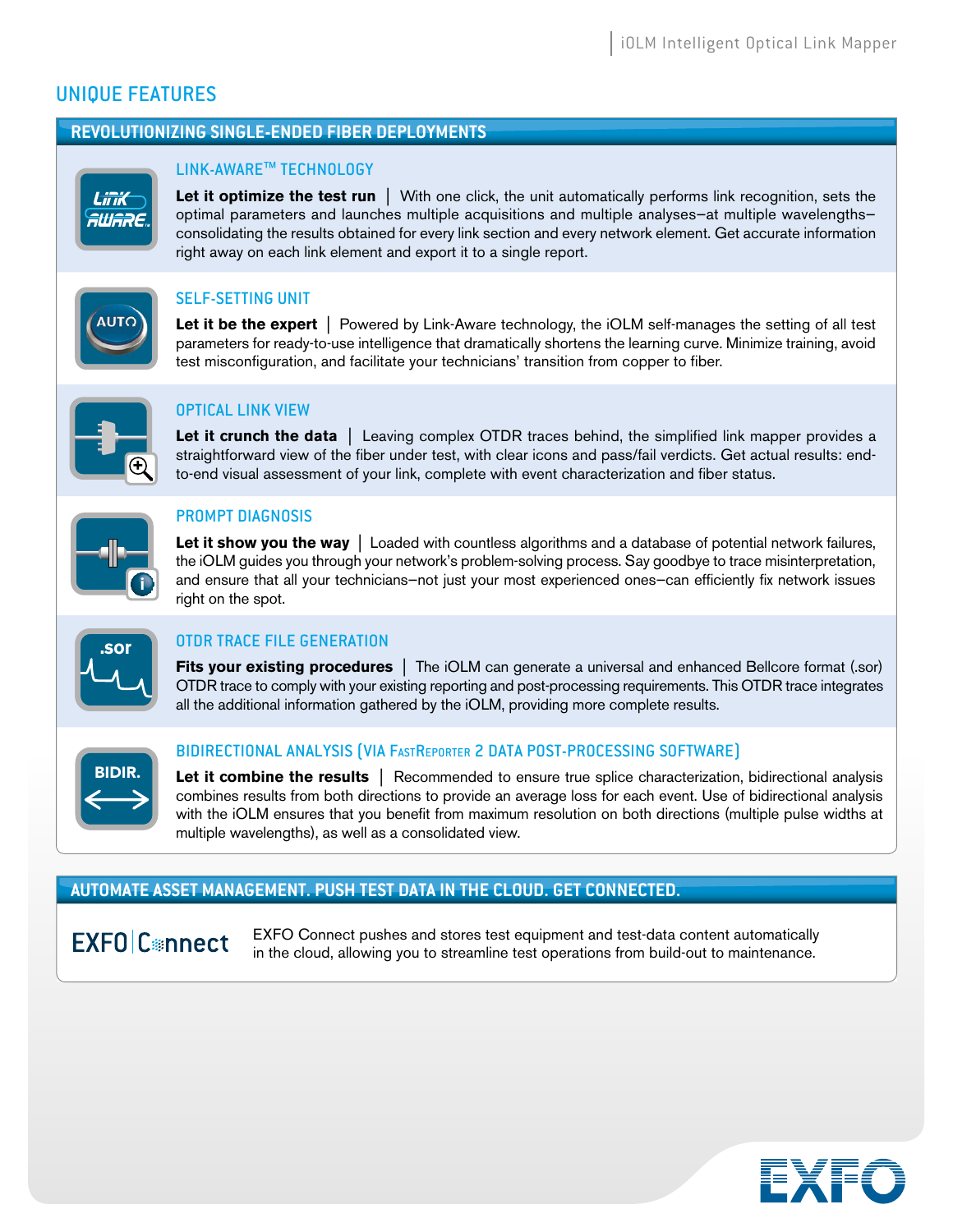## ADDITIONAL FEATURES

#### **BOOST YOUR EFFICIENCY**



a. This feature is available with the iOLM Advanced application.

- c. This feature is available with the iOLM Pro application.
- d. This software option is available on the FTB-700 modules with the iOLM Pro pack.



b. This feature is available on FTB-720 MM and quad models with the iOLM Advanced application.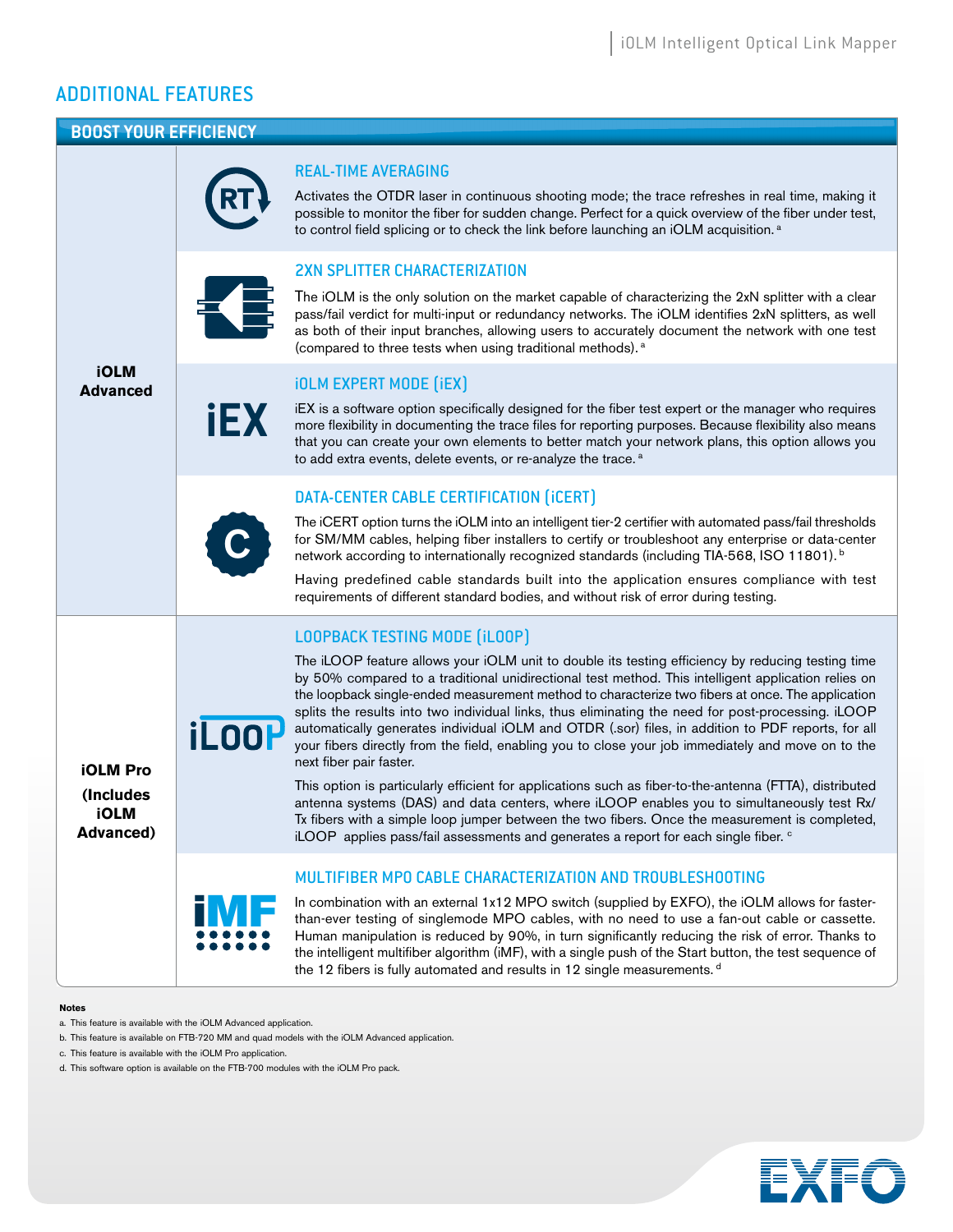| <b>iOLM PACKS</b>    | <b>FEATURES</b>                                                                | <b>MAX-700B</b>      | FTB-1/FTB-1 PRO              | FTB-2 | <b>FTB-500</b> |
|----------------------|--------------------------------------------------------------------------------|----------------------|------------------------------|-------|----------------|
| <b>iOLM Standard</b> | Dynamic multipulse acquisition                                                 |                      |                              |       |                |
|                      | Intelligent trace analysis                                                     |                      |                              |       |                |
|                      | Map view                                                                       |                      |                              |       |                |
|                      | Diagnosis                                                                      |                      |                              |       |                |
|                      | SOR trace generation                                                           |                      |                              |       |                |
|                      | Short-link closed events (optimode)                                            |                      |                              |       |                |
|                      | Features of iOLM Standard                                                      |                      |                              |       |                |
|                      | Real-time acquisiton                                                           |                      |                              |       |                |
|                      | Link edition                                                                   |                      |                              |       |                |
|                      | Custom elements                                                                |                      |                              |       |                |
| <b>iOLM Advanced</b> | Link re-analysis                                                               |                      |                              |       |                |
|                      | 2:N splitter                                                                   | (MAX-720B, MAX-730B) |                              |       |                |
|                      | PON last-mile certification<br>(optimode)                                      | (MAX-715B, MAX-730B) | (FTB-730)                    |       |                |
|                      | Certification option                                                           |                      | (FTB-720 multimode and quad) |       |                |
| <b>iOLM Pro</b>      | Features of iOLM Advanced                                                      |                      |                              |       |                |
|                      | iOLM Loopback (iLOOP)                                                          |                      |                              |       |                |
|                      | Automated MPO cable characterization<br>and troubleshooting (with EXFO switch) |                      |                              |       |                |

## SPECIALIZE YOUR iOLM WITH OPTIMODES

Optimodes are test configurations tailored to optimize specific use cases and go a step beyond the recognized iOLM performances.

## **Optimode: Short-Link Closed Events**

## Applications: FTTA, Data Centers, FTTx

Tailored to short links with close connectors, this optimode offers the highest resolution achieved so far, and enables technicians to pinpoint which connector is problematic with greater accuracy and fix issues while on-site. This in turn reduces both installation time and time to repair.

| <b>SPECIFICATIONS</b>            | MAX-720B/FTB-720 SERIES | MAX-730B/FTB-730 SERIES |
|----------------------------------|-------------------------|-------------------------|
| Maximum link length <sup>a</sup> | $2500 \; \mathrm{m}$    | $2500 \; \mathrm{m}$    |
| Maximum link loss                | 8 dB                    | 10dB                    |
| Detection of 5 m patchcord b     | Up to $2.5$ dB loss     | Up to 3.5 dB loss       |

#### **Notes**

a. Total length, unidirectional or total loopback, including launch, loop and receive fibers.

b. At 1550 nm, for connector reflectance  $\leq$  = -55 dB

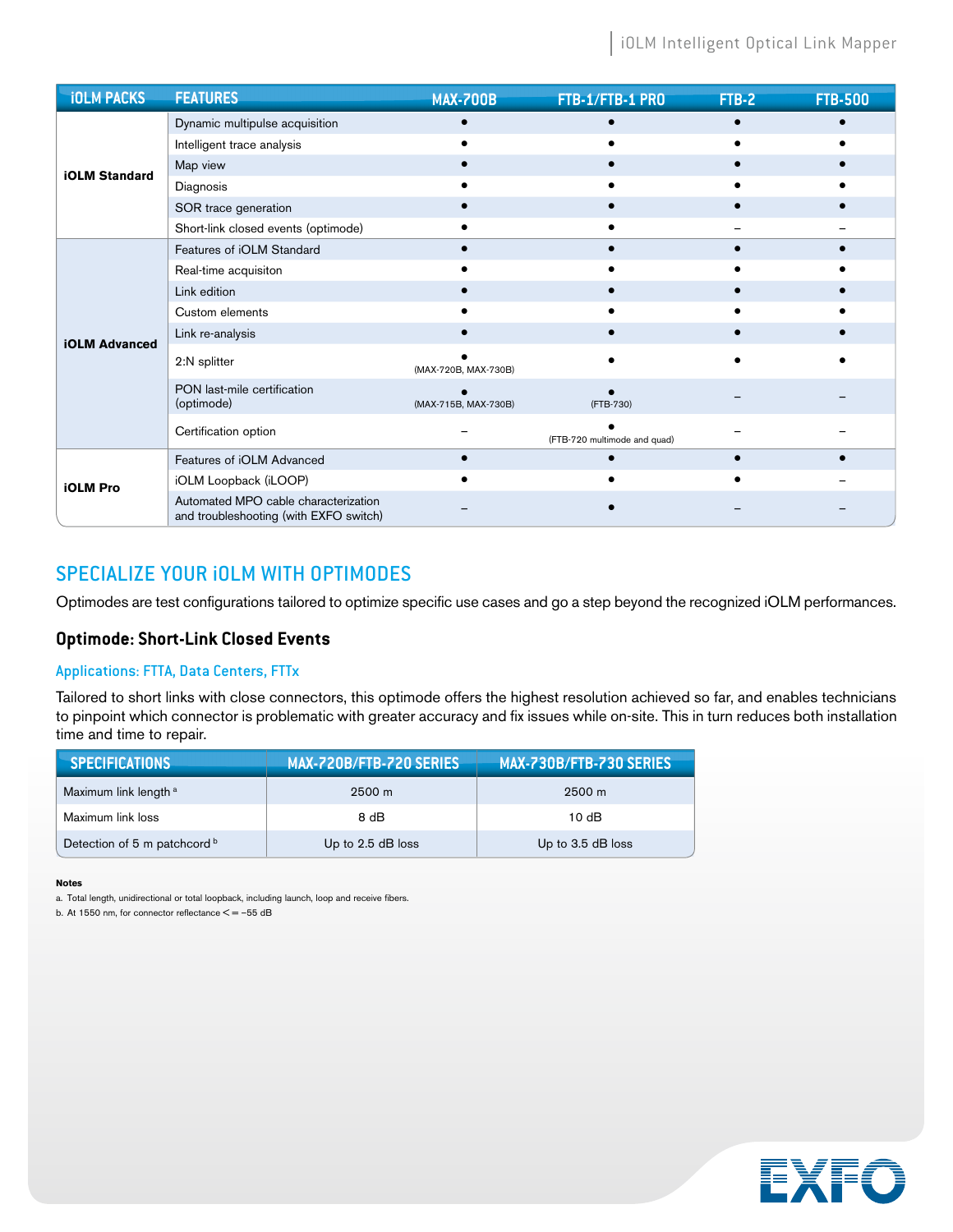## **Optimode: PON Last-Mile Certification**

## **Applications: FTTx**

Tailored to last-mile certification, this optimode tests all connections between premises and the splitter (including the splitter, but excluding elements after the splitter).

With traditional last-mile OTDRs, the splitter is indicated as a fiber end. However, by only controlling the distance of the last mile, it is not possible to certify that the splitter is connected.

This optimode verifies that the last-mile fiber segment is really connected to the splitter, leaving no uncertainty as to the quality of the installation. In addition, with an OTDR equipped with an SM live port, this mode can be used on dark fiber or live networks.

Compatible modules: MAX-715B, MAX-730B, FTB-730 and FTB-7300E OTDR Series with the iOLM Advanced Pack.

| <b>SPECIFICATIONS</b>                                                                 |               | <b>MAX-715B</b>  | MAX-730B/FTB-730/FTB-7300E |
|---------------------------------------------------------------------------------------|---------------|------------------|----------------------------|
| Measurement time <sup>a</sup>                                                         |               | 30 <sub>s</sub>  | 15 <sub>s</sub>            |
| Maximum link length                                                                   |               | 20 km            | 20 km                      |
| Maximum last-mile fiber length                                                        |               | 5 km             | 5 km                       |
| Maximum last-mile fiber loss                                                          |               | 2.5dB            | $2.5$ dB                   |
| Minimum fiber length<br>after splitter or group<br>(in the case of<br>multistage PON) | 1:2 splitter  | 20 <sub>m</sub>  | 15 <sub>m</sub>            |
|                                                                                       | 1:4 splitter  | 150 <sub>m</sub> | 100 <sub>m</sub>           |
|                                                                                       | 1:8 splitter  | 400 m            | 100 <sub>m</sub>           |
|                                                                                       | 1:16 splitter | 1500 m           | 400 m                      |
|                                                                                       | 1:32 splitter | 3500 m           | 1500 m                     |
|                                                                                       | 1:64 splitter |                  | 3500 m                     |

**Note**

a. For a single-stage splitter

## HOW TO PERFORM LOOPBACK MEASUREMENT USING THE EXFO PLATFORMS AND TEST METHODOLOGY

|                         | <b>iOLM</b>          | <b>OTDR</b>          |                                     |
|-------------------------|----------------------|----------------------|-------------------------------------|
| <b>Test Methodology</b> | Unidirectional       | <b>Bidirectional</b> | Unidirectional and<br>bidirectional |
| <b>MAX-700B</b>         | iL <sub>0</sub> OP   | FR2:PC               | FR <sub>2</sub> : PC                |
| $FTB-1/2$               | iL00P                | FR2: PC/FTB          | FR2: PC/FTB                         |
| <b>FTB-200</b>          | FR <sub>2</sub> : PC | FR <sub>2</sub> : PC | FR <sub>2</sub> : PC                |
| <b>FTB-500</b>          | iL00P<br>to come)    | FR2:PC               | FR <sub>2</sub> : PC                |

*iLOOP* = Loopback measurement achieved immediately in the field via *iOLM iLOOP* option. *FR2:PC/FTB = Loopback measurement achieved via post-processing in FastReporter2* 

software using a PC at the office, or using the FTB platform in the field. *FR2:PC = Loopback measurement achieved via post-processing in FastReporter2* 

software using a PC at the office.



*Using the loopback test method and iLOOP option on your iOLM* enables you to test two fibers at once. View only the *A link, B link, or the complete A-B link including the loop.*

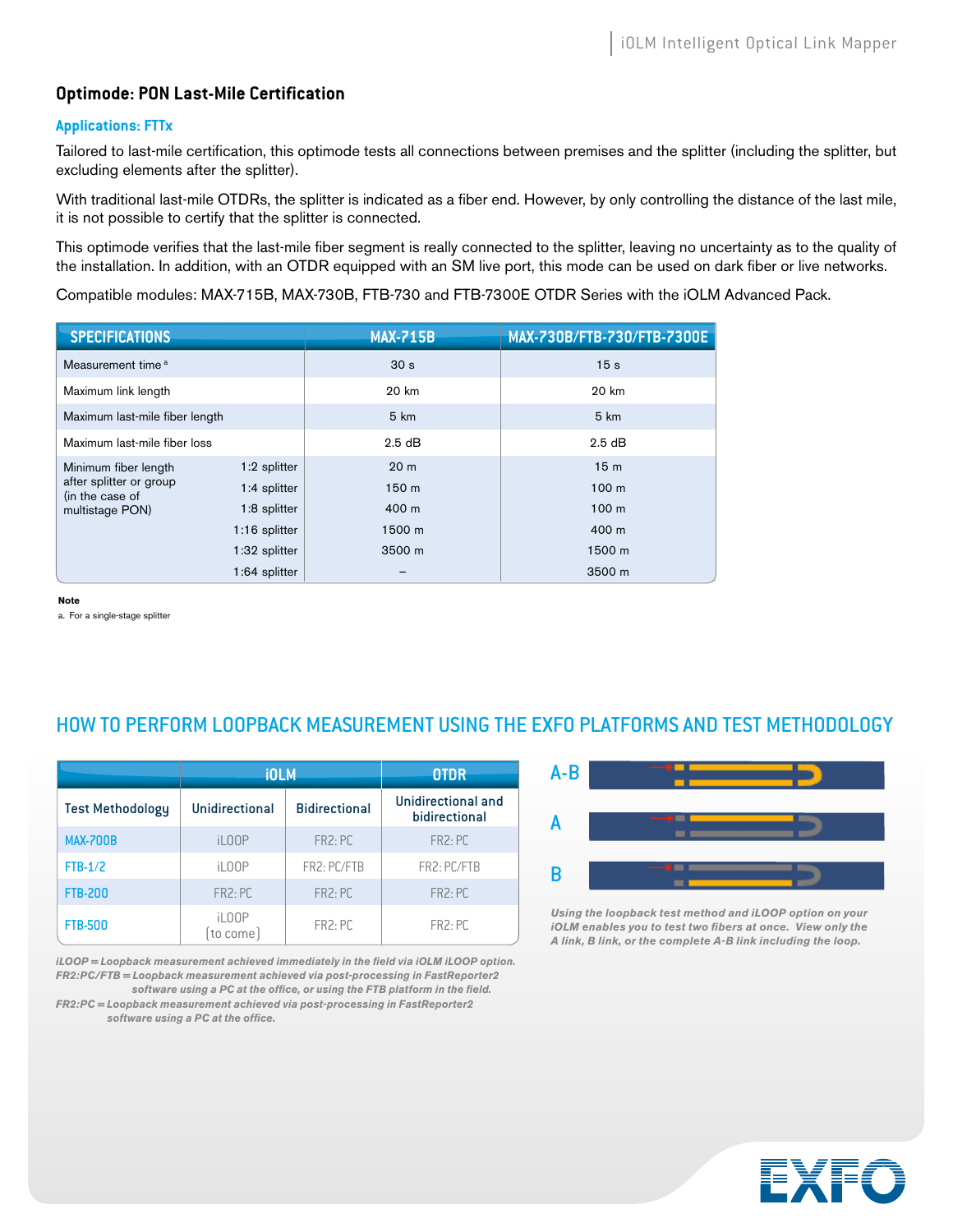## RECOMMENDATIONS

## **Angled Polished Connectors (APC) on a Singlemode Port**

Like any OTDR, the iOLM will be affected by strong reflections at the unit's port. To ensure low reflection and maintain measurement accuracy, the iOLM singlemode port must be used with APC connectors. Another advantage of using APC connectors is their ability to handle harsher conditions without becoming highly reflective, while maintaining the unit's performance.

Ultra-polished connectors (UPCs), on the other hand, are prone to being highly reflective when contaminated, worn, or damaged. This affects singlemode measurement and leads to premature connector replacement. Although a UPC unit is not required for testing of a UPC network, using an APC/UPC test jumper or a launch fiber (SPSB) ensures compatibility.

## **Test Method**

EXFO recommends using a 150-meter launch cable (SPSB) to compensate for the loss of the iOLM's connector, or to allow UPC network testing. This will also extend the connector life of the instrument by reducing the number of matings—ultimately improving cost of ownership.



#### **TROUBLESHOOTING OF HIGH-SPEED MULTIMODE NETWORKS WITH ENCIRCLED FLUX**



Whether for an expanding enterprise-class business or a large-volume data center, new high-speed data networks built with multimode fibers are running under tighter tolerances than ever before. In the event of failure, intelligent and accurate test tools are needed to quickly find and fix the fault.



Multimode fibers are the trickiest links to test, because the test results are highly dependent on each device's output conditions. Troubleshooting with a different unit than the construction unit may mislead the technician or result in the inability to find the fault, creating longer network downtimes.

For multimode fibers, EXFO recommends using an external launch mode conditioner that is Encircled Flux (EF)-compliant. The EF standard (as recommended in TIA-568 via TIA-526-14-B and IEC 61280-4-1 Ed. 2.0) is a way of controlling the source launch conditions so that tier-2 troubleshooting can be performed with maximum accuracy and consistency.

*SPSB-EF-C30*

Use of an external EF-compliant device\* such as the SPSB-EF-C30 is a fast and easy way to fix faulty networks.

\* For more detailed information about EF compliance, please read the Encircled Flux test solution specification sheet.

|                              | <b>GENERAL SPECIFICATIONS</b> |                                                                                           |                                                                         |                                                                            |
|------------------------------|-------------------------------|-------------------------------------------------------------------------------------------|-------------------------------------------------------------------------|----------------------------------------------------------------------------|
| Model                        |                               | MAX-715B/720B/730B                                                                        | <b>FTB-720 and FTB-730</b>                                              | <b>FTB-7300E and FTB-7400E</b>                                             |
| Size $(H \times W \times D)$ |                               | 200 mm x 155 mm x 68 mm<br>$(7 \frac{7}{8}$ in x 6 $\frac{1}{8}$ in x 2 $\frac{3}{4}$ in) | 130 mm x 36 mm x 252 mm<br>$(51/8$ in x 1 $7/16$ in x 9 $15/16$ in)     | 97 mm x 25 mm x 260 mm<br>$(3^{13}/_{16}$ in x 1 in x 10 $\frac{1}{4}$ in) |
| Weight                       |                               | 1.29 kg $(2.8 \text{ lb})$                                                                | $0.65$ kg $(1.4 \text{ lb})$<br>With FTB-1: 2.2 kg (4.8 lb)             | $0.55$ kg $(1.2 \text{ lb})$<br>With FTB-1: 2.2 kg (4.8 lb)                |
| Temperature                  | Operating<br>Storage          | $-10$ °C to 50 °C (14 °F to 122 °F)<br>$-40$ °C to 70 °C (-40 °F to 158 °F)               | 0 °C to 50 °C (32 °F to 122 °F)<br>$-40$ °C to 70 °C (-40 °F to 158 °F) | 0 °C to 50 °C (32 °F to 122 °F)<br>$-40$ °C to 70 °C (-40 °F to 158 °F)    |
| Relative humidity            |                               | 0 % to 95 % noncondensing                                                                 | 0 % to 95 % non-condensing                                              | 0 % to 95 % non-condensing                                                 |

## **LASER SAFETY**



**VIEWING THE LASER OUTPUT WITH CERTAIN OPTICAL INSTRUMENTS (FOR EXAMPLE, EYE LOUPES, MAGNIFIERS AND MICROSCOPES) WITHIN A DISTANCE OF 100 MM MAY POSE AN EYE HAZARD CLASS 1M LASER PRODUCT**

**INVISIBLE LASER RADIATION**

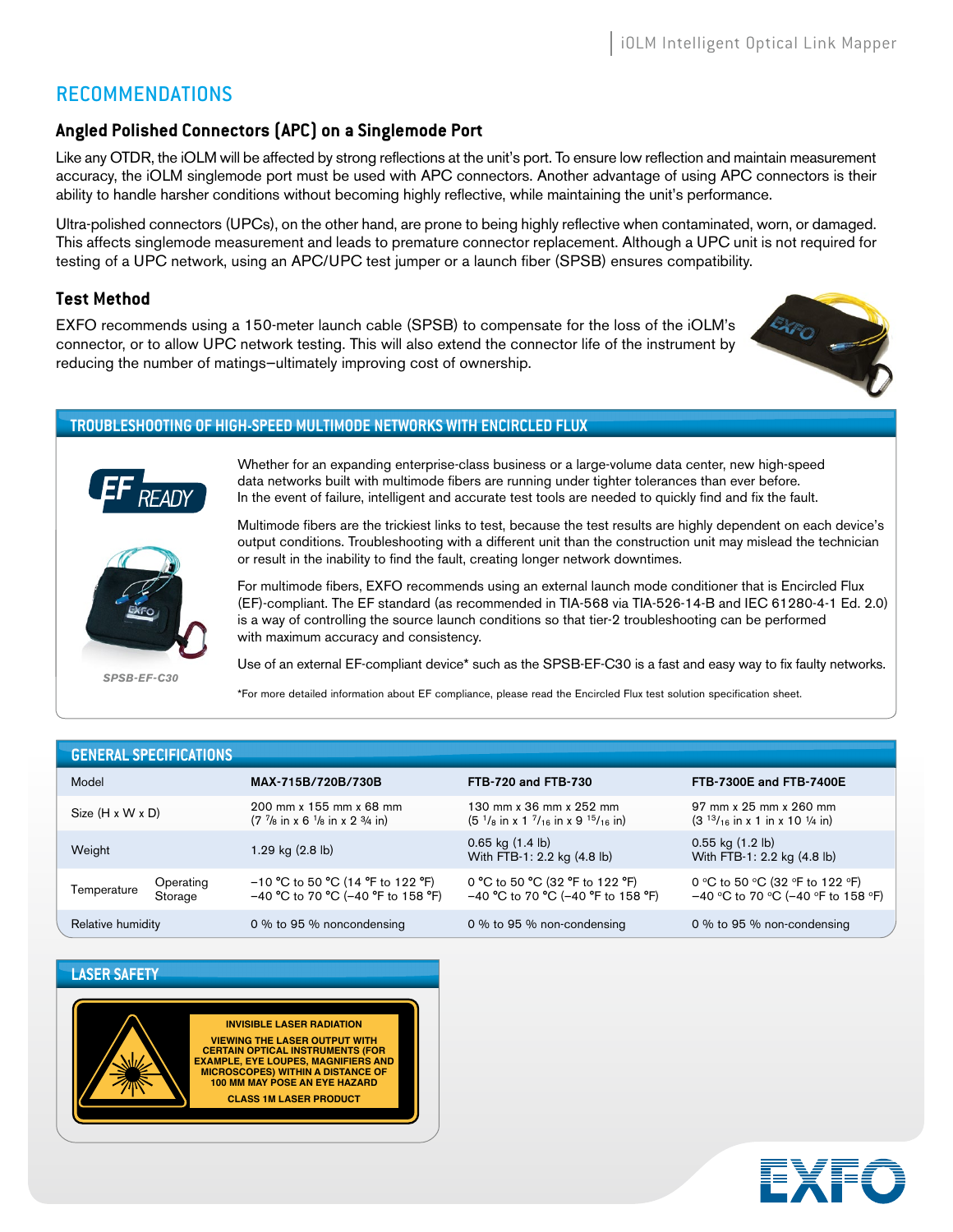

 $FOA-98 = LC$  $FOA-99 = MU$ **Power meter**

00 = Without power meter PM2X = Power meter; GeX detector  $VPM2X = VFL$  and power meter; GeX detector

OTDR = Enables OTDR application only iOLM = Enables the iOLM application only Oi = Enables OTDR and iOLM applications

Example: MAX-720B-M1-EA-EUI-91-Oi-VPM2X-FOA-22-iADV

#### **Notes**

a. The features available in iOLM Advanced and Pro depend on the platform and the module. Please refer to the iOLM pack chart on page six of this specification sheet for details.

b. If power meter is selected.

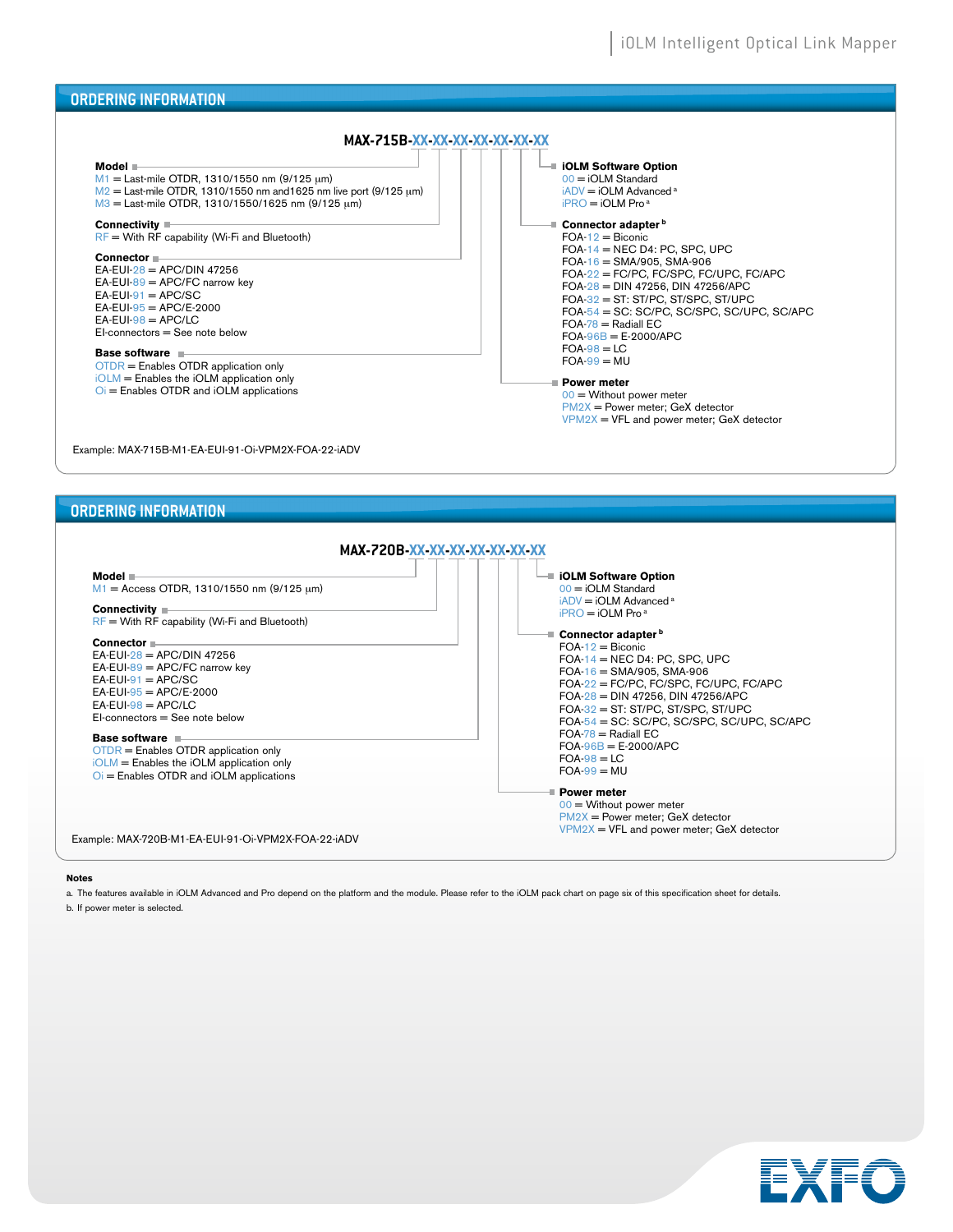| <b>ORDERING INFORMATION</b>                                                                                                                                                                                                                                                                                                                                                                                                                                                                                                                                                                                                                                                                                                            |                                                                                                                                                                                                                                                                                                                                                                                                                                                                                                                                                                                                                                                           |
|----------------------------------------------------------------------------------------------------------------------------------------------------------------------------------------------------------------------------------------------------------------------------------------------------------------------------------------------------------------------------------------------------------------------------------------------------------------------------------------------------------------------------------------------------------------------------------------------------------------------------------------------------------------------------------------------------------------------------------------|-----------------------------------------------------------------------------------------------------------------------------------------------------------------------------------------------------------------------------------------------------------------------------------------------------------------------------------------------------------------------------------------------------------------------------------------------------------------------------------------------------------------------------------------------------------------------------------------------------------------------------------------------------------|
| MAX-730B-XX-XX-XX-XX-XX-XX-XX<br>Model ■<br>$M1 = FTTx/MDU PON$ , 1310/1550 nm (9/125 µm)<br>$M2 = FTTx/MDU PON$ , 1310/1550 nm and 1625 nm live port (9/125 µm)<br>$M3 = FTTx/MDU PON$ , 1310/1550/1625 nm (9/125 µm)<br>Connectivity $\blacksquare$<br>$RF =$ With RF capability (Wi-Fi and Bluetooth)<br>Connector =<br>EA-EUI- $28 =$ APC/DIN 47256<br>$EA$ -EUI-89 = APC/FC narrow key<br>$EA-EUI-91 = APC/SC$<br>$EA$ -EUI-95 = APC/E-2000<br>$FA-FUI-98 = APC/I C$<br>$El-connectors = See note below$<br>Base software<br>$OTDR$ = Enables OTDR application only<br>$iOLM =$ Enables the $iOLM$ application only<br>$\overline{O}$ = Enables OTDR and iOLM applications<br>Example: MAX-730B-M1-EA-EUI-91-Oi-VPM2X-FOA-22-iADV | <b>■ iOLM Software Option</b><br>$00 = iOLM$ Standard<br>$iADV = iOLM$ Advanced <sup>a</sup><br>$iPRO = iOLM Proa$<br><sup>■</sup> Connector adapter <sup>b</sup><br>$FOA-12 = Biconic$<br>FOA-14 = NEC D4: PC, SPC, UPC<br>$FOA-16 = SMA/905$ , SMA-906<br>FOA-22 = FC/PC, FC/SPC, FC/UPC, FC/APC<br>FOA- $28 =$ DIN 47256, DIN 47256/APC<br>$FOA-32 = ST: ST/PC, ST/SPC, ST/UPC$<br>$FOA-54 = SC: SC/PC, SC/SPC, SC/UPC, SC/APC$<br>$FOA-78 = RadialEC$<br>$FOA-96B = E-2000/APC$<br>$FOA-98 = LC$<br>$FOA-99 = MU$<br>■ Power meter<br>$00 =$ Without power meter<br>$PM2X = Power$ meter; GeX detector<br>$VPM2X = VFL$ and power meter; GeX detector |

#### **Notes**

a. The features available in iOLM Advanced and Pro depend on the platform and the module. Please refer to the iOLM pack chart on page six of this specification sheet for details.

b. If power meter is selected.

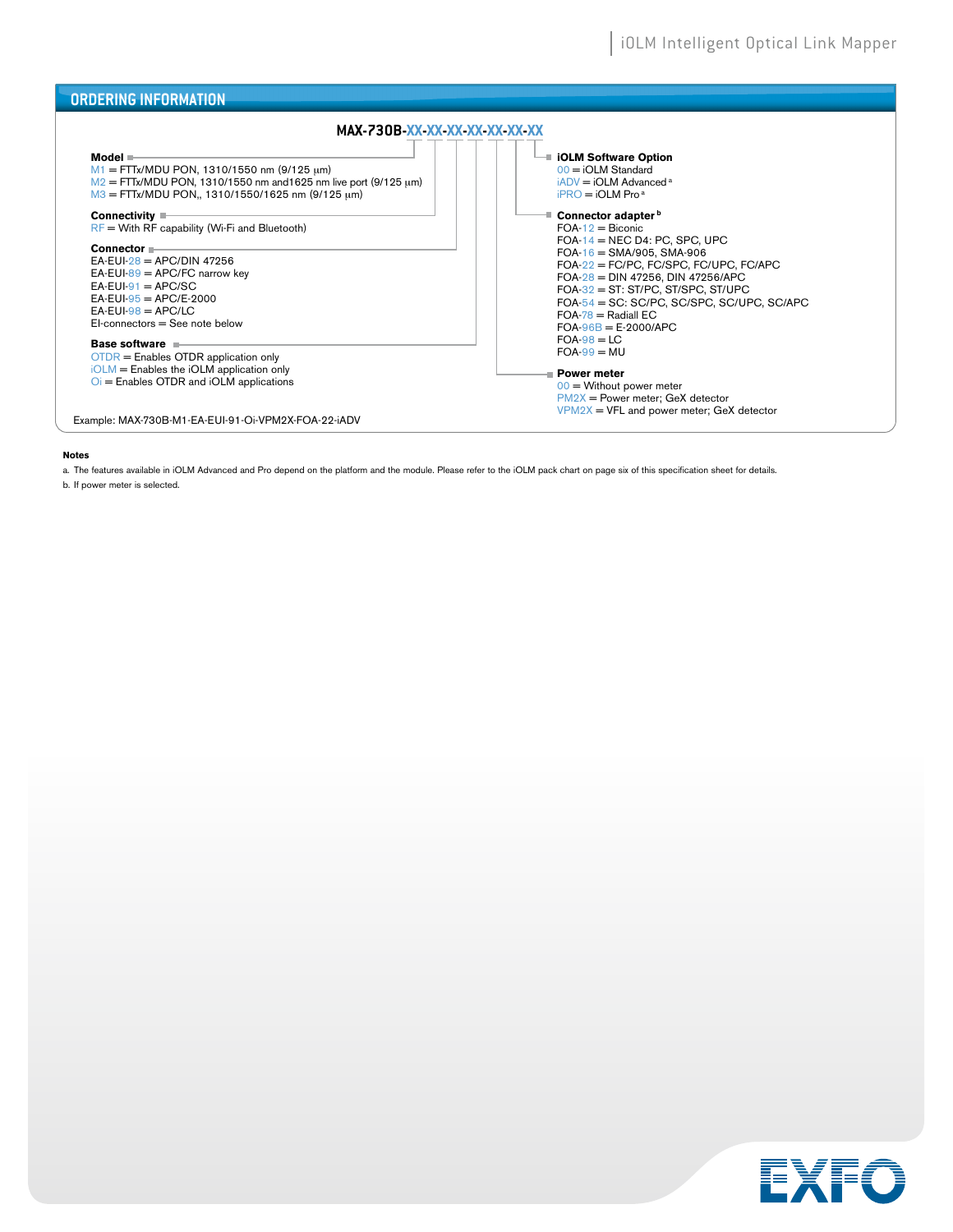

#### **Notes**

a. The features available in iOLM Advanced and Pro depend on the platform and the module. Please refer to the iOLM pack chart on page six of this specification sheet for details.

b. Available with FTB-730-000-04B and FTB-730-23B-04B only.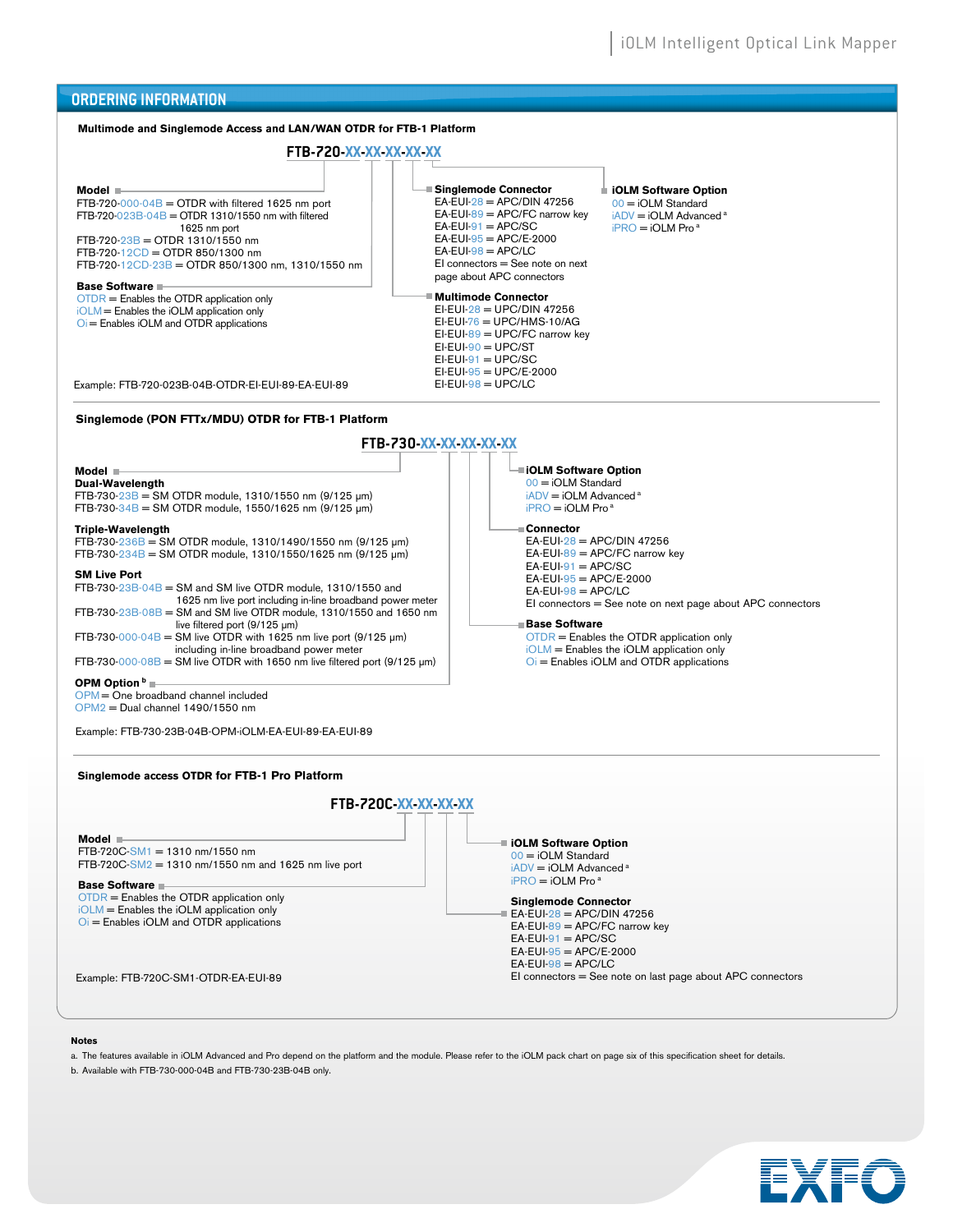#### **ORDERING INFORMATION (CONT'D)**



#### **Notes**

a. The features available in iOLM Advanced and Pro depend on the platform and the module. Please refer to the iOLM pack chart on page six of this specification sheet for details.

b. Includes macrobend finder and linear view in FTB-2/FTB-2 Pro.

c. Included in FTB-200. Not available in FTB-2/FTB-2 Pro.

d. iOLM application is not available for 1383 nm.